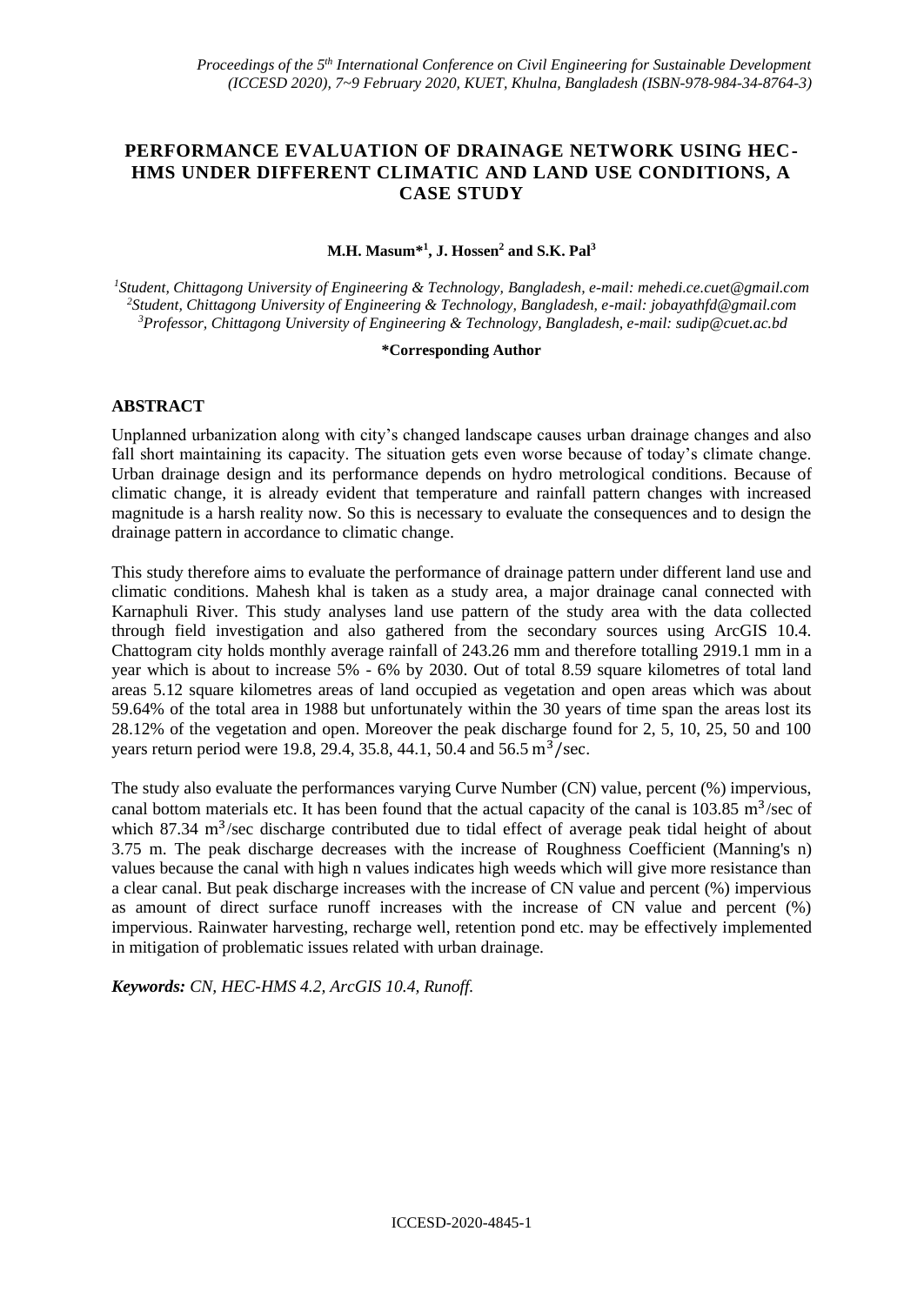*5 th International Conference on Civil Engineering for Sustainable Development (ICCESD 2020), Bangladesh*

# **1. INTRODUCTION**

Hydrologic cycle is greatly affected with the growth of urbanization in many ways such as increases percent impervious areas(Lee & Chung, 2007;Schuelet, 2000), surface runoff, decreases vegetation and open space, infiltration of runoff into soils and base flow, withdrawing water (Chung, Park & Lee, 2011), water quality replacing indigenous vegetation with irrigated ornamental vegetation etc. This conversation leads to change in physical, chemical and biological disturbance of the watershed of a drainage system. Urban drainage is considered as an essential tools to human being as it contributes to prevent the floods and provides a better way to discharge the surface runoff . Moreover climate also contributes in increasing precipitation, rising temperature and sea levels resulting multiplying the effects of the events (Walega, 2013). Therefore understanding the relation between land development and climate change on storm water runoff is particularly essential from practical point of view and is socially justified (Paule-mercado, Salim, Lee & Memon, 2018; Walega, 2013). Monitoring, analysis and subsequent implementation of the preventive measures in order to integrated management of the urban drainage runoff (Paule-mercado & Lee, 2017; Tsihrintzis & Rizwan, 1998).

Chittagong city is the second largest city of Bangladesh comprising hills formed during tertiary time. Majority of the people along coastal areas living between 0 to 5 meter elevation from mean sea level. It lies at the coastal area and the most prominent natural hazards are cyclone with storm surge, water logging, landslide, earthquake and flash flood are the dominant ones. But at present water logging and landslides are the most burning issues (Islam  $\&$  Das, 2014). Due to rapid urbanization along with climate change, Chittagong city dwellers are facing water logging problem in last few years. The average rainfall of Chittagong is 3378 mm which is quite high than other locations in Bangladesh. Mostly rainfall occurs between May to October. In July, the rainfall reaches its peak, with an average of 743 mm (BMD, 2017).Naturally hydrological condition of an area comes first as it directly involve in water logging events (Zhang & Pan, 2014). The land use patterns of an area have influences over the hydrological condition while the increasing urbanization reduces water body and natural streams. Chittagong city saw at least 12 canals vanish in the last 48 years, during which time the waterlogging problem accelerated. A mere 22 canals were found to be emptying into the Karnaphuli River and there was no trace of 12 canals in the premier port city where 8 of the 22 existing canals are also dying (Chowdhury, 2017). In recent years, major canals lost 42% carrying capacity due to siltation, with 87% of the existing silt traps being dysfunctional (Hussain, 2017). Over 14,000 ponds and other water bodies have disappeared is last 18 years in Chittagong. According to a survey conducted by District Fisheries Department in 1991, the number of water bodies in Chittagong city was 19,250 while the Featured Survey conducted by CDA in 2006-2007 indicated existence of 4,523 water bodies there. About 100 sq. km. water of Chittagong city is pumped out through five canals- Chaktai khal, Mahesh khal, Sub area khal, Monohar khal and Hizra khal.

The study has undertaken three objectives to know the changes of the urban drainage under different changed climate and land use pattern.

- a. To evaluate the changes of drainage network in different land use and climatic conditions
- b. To simulate the existing drainage network by using primary data to replicate real scenario.
- c. To evaluate the performances of the existing drainage network in different land use and climatic conditions.

# **2. METHODOLOGY**

## **2.1 Study Area**

Mahesh Khal, one of the major khal in Chattagram city connected with the Karnaphuli River is taken as study area as shown in Figure 1. The catchment lies between latitude  $(22^{\circ}17'49.751''N -$ 22°20′22.2612" N) and  $(91°46'30.6948" E - 91°48'45.2412" E)$  and occupies the area about 8.578  $Km^2$  (857.8 ha) with 16.37% inclination. The canal is located between Sadarghat and Khal 10 station. The study area is classified in 17 catchment (Sub-Basin) and these area is mainly used for commercial and residential purposes. 31.52% of the area is vegetation and open space, 14.97% is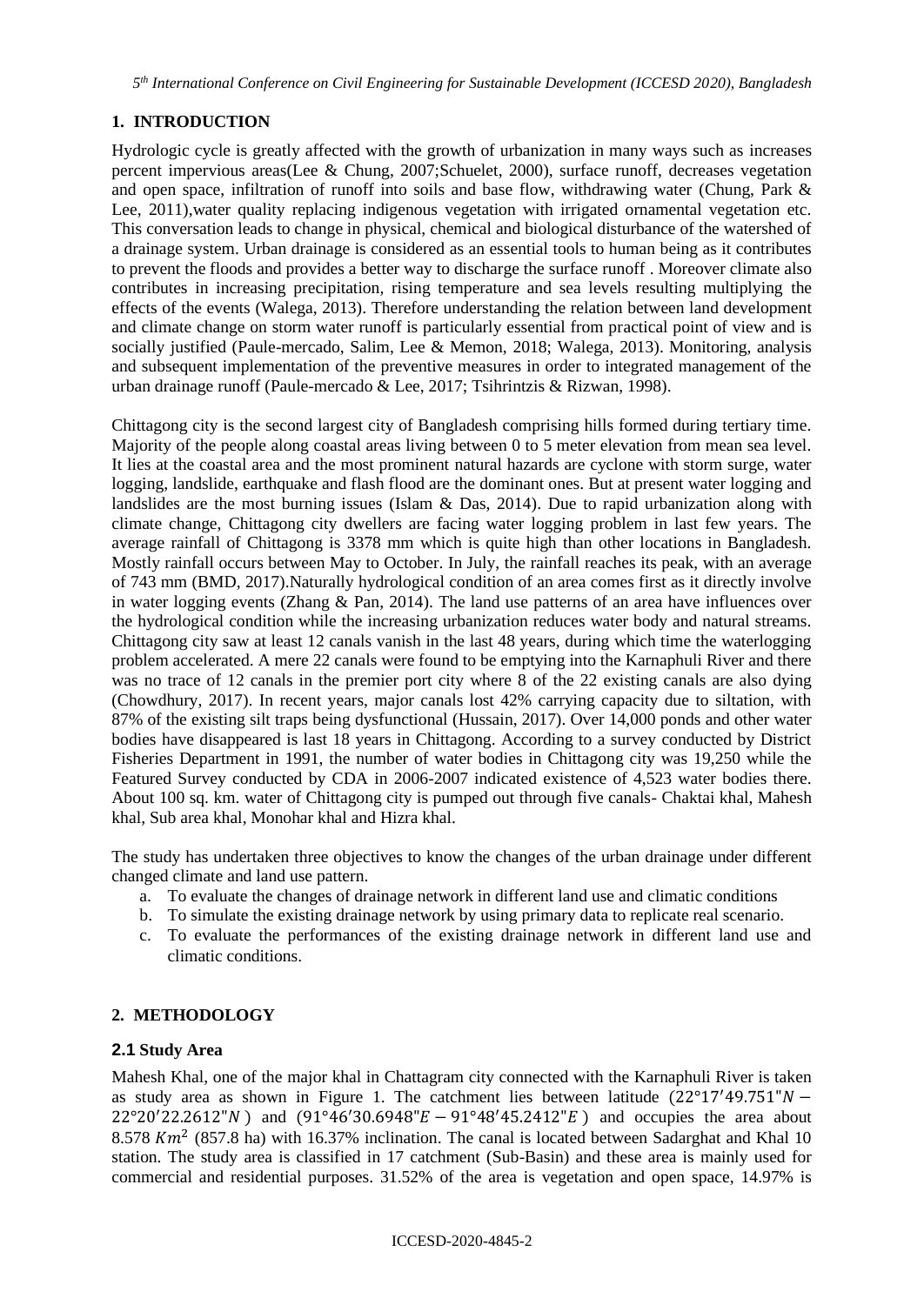water body and 53.51% is build up area. The length of the canal is about 6.3 Km considered for this study and divided into 6 reaches.



Figure 1: Area showing Mahesh Khal and its physical conditions in different places.

The canal collects the natural flow along with water draining from Sub-Basin area at the upstream and finally discharges into Karnaphuli River at downstream. Total 11 points have been selected for collecting data i.e. cross section, bottom materials, tide table, discharge etc.

## **2.2 Analogous of Methodology**

The methodology as shown in Figure 2 starts with collection of primary and secondary data. Primary data include cross section, side slope, bottom slope, bottom materials, tide level, discharge of the canal also types of land use land cover (LULC), flow path etc. Due to lack of data, the cross sections of the canal were taken manually. Total 11 study points were selected for data collection. The bottom width of the canal was divided into several strips and depth of the bottom of the canal was determined by a rope with a mass attached at the bottom of the rope.



Figure 2: Details Methodology

The length of the canal was determined by ArcGIS 10.4 using field calculator. The average bottom slopes were determined using GPS and adjusted with data found from HEC-GeoRAS. Bottom materials were investigated physically and recorded for the selection of Manning's n. Field land use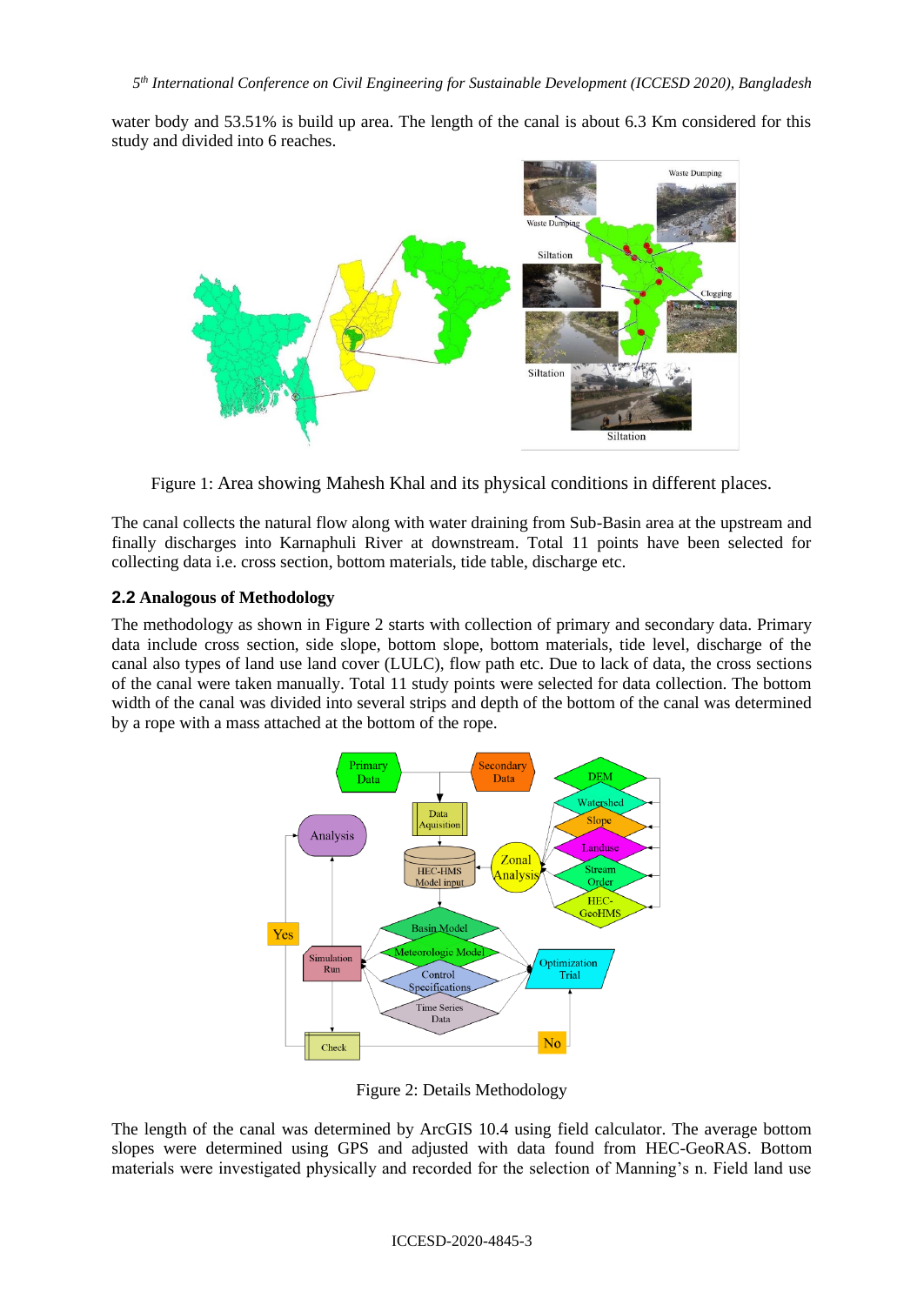and land cover data were recorded in different locations for accuracy assessment of the land use map prepared from DEM by ArcGIS 10.4. Field investigation was done for problem identification, flow pattern of the canals, causes of overflow etc. Secondary data are collected from different sources. Digital Elevation Model (DEM), Land use map, soil data map, precipitation, tide tables, discharge etc. are the main secondary data used for the study. Secondary data and their sources are given in Table 1.

| Data             | <b>Source</b>                                                                                                            | <b>Address</b>                                                                                     | <b>Resolution</b><br>/Periods<br>/Others |
|------------------|--------------------------------------------------------------------------------------------------------------------------|----------------------------------------------------------------------------------------------------|------------------------------------------|
| <b>DEM</b>       | United States geological<br>Survey (USGS)                                                                                | https://earthexplorer.usgs.gov/                                                                    | 30 <sub>m</sub>                          |
| Land Use Map     | <b>GlobeCover</b>                                                                                                        | http://due.esrin.esa.int/page_globcov<br>er.php                                                    | 1:500000                                 |
| Soil Data Map    | Food and Agricultural<br>Organization (FAO)                                                                              | http://www.fao.org/geonetwork/srv/e<br>$n/metadata.show$ ? $id=14116$                              | 1000m                                    |
| Precipitation    | National Aeronautics and<br>Space Administration (NASA)<br>Bangladesh meteorological<br>department (BMD)                 | https://earthdata.nasa.gov/<br>www.bmd.gov.bd                                                      | 2018                                     |
| Water tide table | <b>Chittagong Port Authority</b><br>(CPA)<br><b>Bangladesh Navy</b><br>Hydrographic &<br>Oceanographic Centre<br>(BNHOC) | http://www.cpa.gov.bd/site/view/co<br>mmondoc/Tide%20Table/<br>http://bnhoc.navy.mil.bd/?pageid=77 | 2017, 2018                               |
| Discharge        | <b>Bangladesh Water</b><br>Development Board (BWDB)                                                                      | https://www.bwdb.gov.bd/                                                                           | 2018                                     |

|  |  | Table 1: Necessary Data Sources of the Study |  |  |  |  |
|--|--|----------------------------------------------|--|--|--|--|
|--|--|----------------------------------------------|--|--|--|--|

The USDA Natural Resources Conservation Service (NRCS) method previous known as SCS has been used for the computation of storm water runoff rates, volumes and hydrograph. The NRCS Curve Number (CN) is the key component of NRCS method which depends on soil permeability, surface cover, hydrologic condition etc. The most commonly used are the June, 1986 Technical release 55 – Urban Hydrology for small watershed (TR-55)(USDA, 1986).

## **3. RESULTS AND DISCUSSION**

#### **3.1 Land Use Analysis**

Remote sensing and GIS technique is the most important tool for studying the land use and land cover analysis. Large land area can be mapped with low cost and rapidly with high accuracy. Major three land use classification have been identified for the study area and results are presented in the Table 2 and Figure 3.

The classification process was repeated for respective year. The generated classified land cover map was verified using ground truth data and Google earth. The Figure 3 shows the Land use maps of the Mahesh khal watershed area from the year 1988 to 2018 with different interval. Results obtained from the land cover classification of three types of land use analysis have been shown in Table 2. The results clearly shows that built up areas are increasing in an alarming rate whereas open and vegetation areas are decreasing day by day.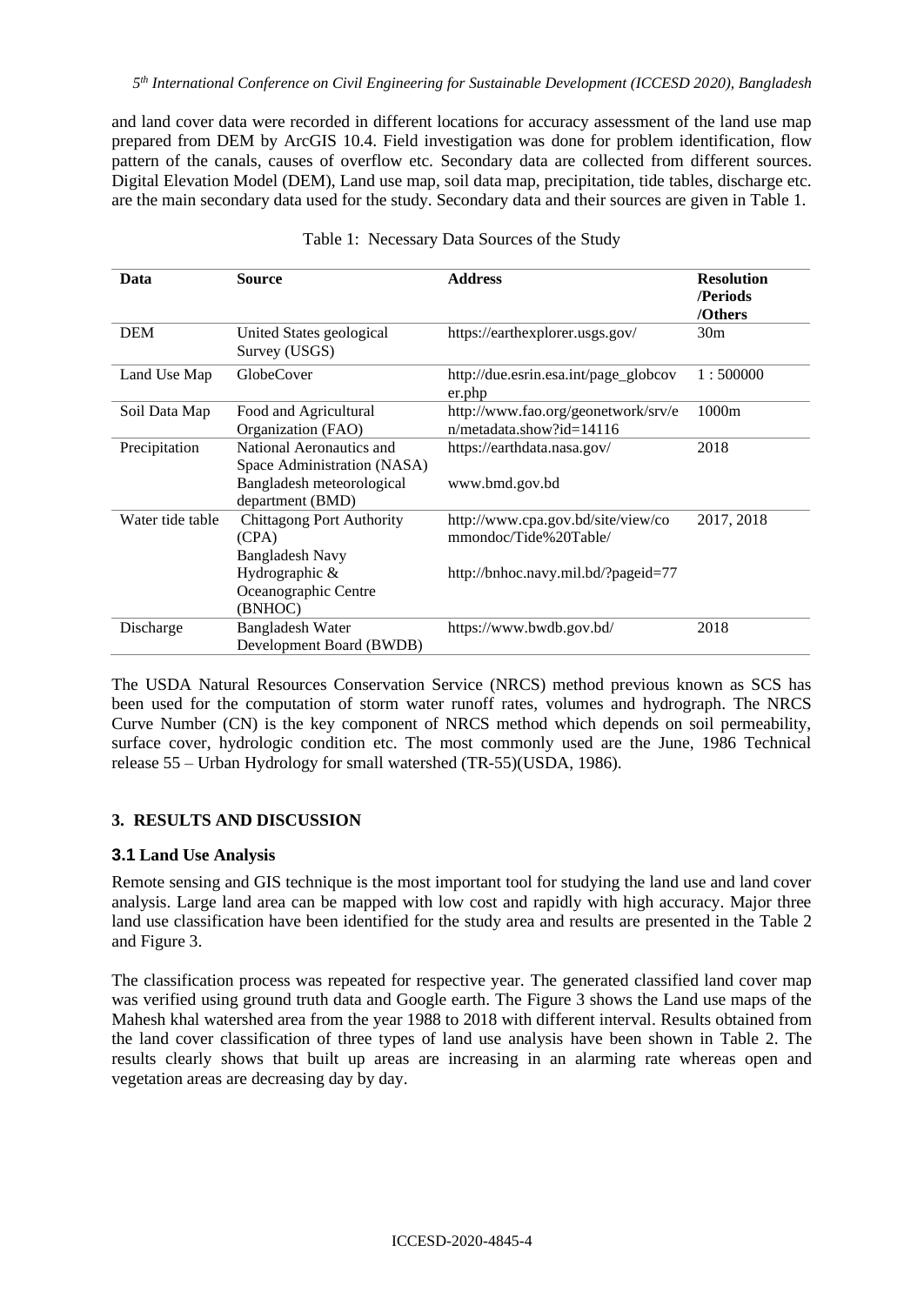*5 th International Conference on Civil Engineering for Sustainable Development (ICCESD 2020), Bangladesh*

| Type of land use          | Area-<br>1988<br>$\frac{9}{0}$ | Area<br>(sq<br>Km) | Area-<br>2008<br>$(\%)$ | Area(sq<br>Km) | Area-<br>2012<br>$(\%)$ | Area(sq<br>Km) | Area-<br>2018<br>$(\%)$ | Area (sq<br>$Km$ ) |
|---------------------------|--------------------------------|--------------------|-------------------------|----------------|-------------------------|----------------|-------------------------|--------------------|
| Vegetation & open<br>area | 59.64                          | 5.1219             | 48.85                   | 4.19           | 36.71                   | 3.15           | 31.52                   | 2.7072             |
| Water                     | 15.34                          | 1.3176             | 14.37                   | 1.2339         | 14.41                   | 1.24           | 14.97                   | 1.2852             |
| <b>Built up</b>           | 25.02                          | 2.1483             | 36.78                   | 3.159          | 48.88                   | 4.20           | 53.51                   | 4.5954             |

Table 2: Land use analysis of the study area



Figure 3: Land use maps of the study area (1988-2018)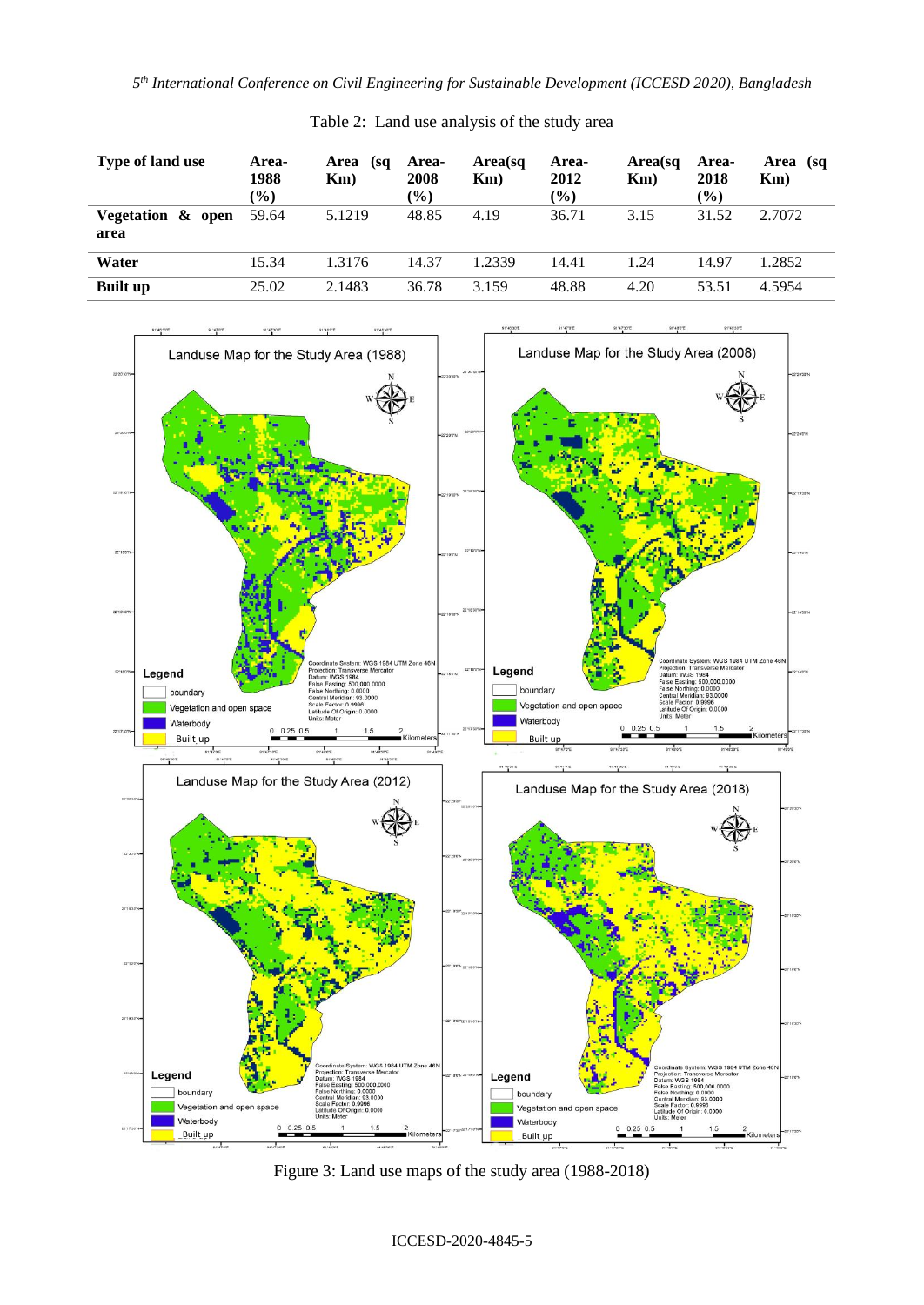From the year 1988 to 2018 the build-up area increased about 28.49%. Initially in the year of 1988 the build-up area was about 2.15 square kilometres which was 25.02% of the total area of 8.59 square kilometres. The trend of change in build-up areas was slower up to 2008 as compared with the changes found later years. The build-up area was about 3.16, 4.20, 4.60 square kilometres for the year of 2008, 2012 and 2018 which is 36.78%, 48.88% and 53.51% of the total area. Out of total 8.59 square kilometres of total land areas 5.12 square kilometres areas of land occupied as vegetation and open areas which posed the highest portion of the total area and was about 59.64% of the total area in 1988. Within the 30 years of time span the areas lost its 28.12% of the vegetation and open areas which can be termed as alarming.

## **3.2 Data Preparation**

The basin and canal parameters were extracted from the attributes table for 17 sub-basins and for canal from ArcGIS 10.4 as prepared earlier and summarized in Table 6.3. Area, slope, percent (%) impervious are directly derived from ArcGIS 10.4. Hydraulic length, initial abstraction, lag time are derived using respective equation's mentioned in methodology chapter. Curve Number (CN) for each sub-basin was used from TR-55 Curve number Tables. The corrected curve number (CN\*) found after optimization trials in HEC-HMS.

| <b>Basin</b>    | <b>Basin</b> | Slope, | <b>Hydraulic</b> | <b>Curve</b> | <b>Corrected</b> | <b>Initial</b> | Percent        | Lag Time, |
|-----------------|--------------|--------|------------------|--------------|------------------|----------------|----------------|-----------|
| ID              | Area,        | H      | Length, $L$      | Number,      | <b>Curve</b>     | abstraction,   | impervious     | (min)     |
|                 | A            | (%)    | (m)              | CN           | Number,          | $Ia$ (mm)      | (%)            |           |
|                 | (ha)         |        |                  |              | $CN^*$           |                |                |           |
| S <sub>0</sub>  | 30.20        | 18.85  | 1523.36          | 84           | 79.06            | 13.45          | 37             | 16.38     |
| S1              | 40.01        | 22.53  | 1675.36          | 80           | 76.83            | 15.32          | $\overline{4}$ | 17.29     |
| S <sub>2</sub>  | 47.46        | 12.49  | 1114.83          | 87           | 83.56            | 10.00          | 63             | 13.57     |
| S <sub>3</sub>  | 48.88        | 16.59  | 1134.61          | 82           | 78.75            | 13.71          | 43             | 13.92     |
| <b>S4</b>       | 31.97        | 13.06  | 879.52           | 86           | 75.85            | 16.17          | 73             | 13.95     |
| S <sub>5</sub>  | 32.03        | 13.74  | 880.46           | 87           | 76.73            | 15.40          | 68             | 13.27     |
| <b>S6</b>       | 58.89        | 13.11  | 1268.81          | 86           | 82.59            | 10.71          | 56             | 15.16     |
| S7              | 35.65        | 16.99  | 938.91           | 82           | 78.75            | 13.71          | 44             | 11.82     |
| S8              | 48.87        | 16.75  | 1590.26          | 83           | 79.71            | 12.93          | 38             | 17.62     |
| S9              | 19.02        | 18.11  | 1044.10          | 86           | 82.59            | 10.71          | 62             | 11.04     |
| <b>S10</b>      | 44.53        | 16.51  | 1072.89          | 85           | 81.63            | 11.43          | 75             | 12.19     |
| <b>S11</b>      | 37.32        | 16.13  | 965.10           | 85           | 81.63            | 11.43          | 45             | 11.33     |
| <b>S12</b>      | 33.91        | 21.98  | 911.22           | 87           | 76.73            | 15.40          | 37             | 10.78     |
| <b>S13</b>      | 40.93        | 14.30  | 1019.99          | 86           | 82.59            | 10.71          | 56             | 12.19     |
| <b>S14</b>      | 68.07        | 13.82  | 1384.08          | 83           | 79.71            | 12.93          | 42             | 17.36     |
| <b>S15</b>      | 44.13        | 17.22  | 1067.12          | 87           | 83.56            | 10.00          | 78             | 11.16     |
| S <sub>16</sub> | 74.71        | 17.78  | 1463.55          | 85           | 81.63            | 11.43          | 45             | 15.06     |

Table 3: Physical properties of Sub- basins used in model

Reach parameters shown in Table 4 were found through field survey. Length, top width, depth, bottom width, side slope are determined direct measurement in the field. Bottom slopes have been determined using GPS instrument with respect to reduced level and finally validated and adjusted with the data extracted from DEM using 3D analyst in ArcGIS 10.4. Manning's n value used for the canal found from TR-55 Manning's n table and validated in optimization trials in HEC-HMS.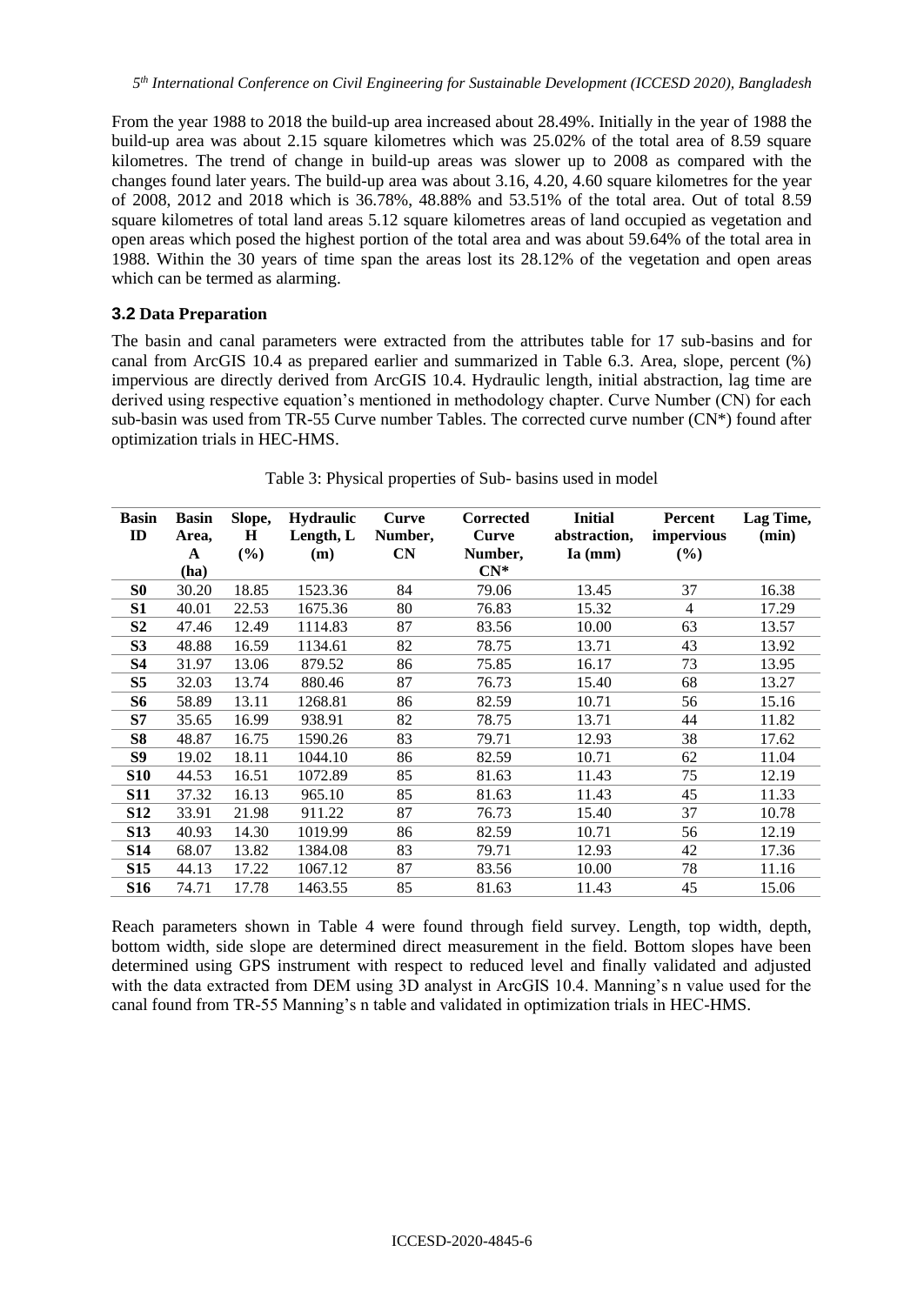| Reach          | Length           | Top                | Depth   | <b>Bottom</b>      | <b>Bottom</b> | <b>Side</b> | <b>Manning's</b> |
|----------------|------------------|--------------------|---------|--------------------|---------------|-------------|------------------|
| <b>Name</b>    | (m) <sup>a</sup> | width              | $(m)^b$ | width              | Slope $(m/m)$ | slope       | n <sup>c</sup>   |
|                |                  | $(m)$ <sup>b</sup> |         | $(m)$ <sup>b</sup> | b             | $(1:z)^b$   |                  |
| $\mathbf{R}1$  | 557.18           | 39.01              | 5.63    | 6.67               | 0.0011430     | 0.35        | 0.04000          |
| R <sub>2</sub> | 935.75           | 34.51              | 4.80    | 11.57              | 0.0021100     | 0.42        | 0.04500          |
| R <sub>3</sub> | 1196.06          | 39.22              | 3.51    | 10.57              | 0.0045000     | 0.24        | 0.04500          |
| R <sub>4</sub> | 1118.85          | 33.05              | 3.71    | 19.56              | 0.0051300     | 0.55        | 0.07750          |
| R <sub>5</sub> | 1601.93          | 17.27              | 3.34    | 8.06               | 0.0065400     | 0.73        | 0.10000          |
| <b>R6</b>      | 896.04           | 10.82              | 2.87    | 7.20               | 0.0063700     | 1.59        | 0.07000          |

Table 4: Reach parameters used in the model

<sup>a</sup>DEM

**b**Field Survey

<sup>c</sup>Manning's n chart

Rainfall depths for different return periods have been shown in columns (2), (3), (4), (5), (6) of the Table 5 for the 2, 5, 10, 25, 50 and 100 year respectively. The storm depths are adopted from IDF curve. Others parameter includes total catchment area for the catchment, overland slope, total length of the canal and the time of concentration etc.

Table 5: Parameters used for rainfall depth and watershed in the model

| Rainfall depth $(mm)^a$                |                                 |        |               |         |         |          |  |  |  |
|----------------------------------------|---------------------------------|--------|---------------|---------|---------|----------|--|--|--|
| <b>Present</b>                         | 2 year                          | 5 year | 10 year       | 25 year | 50 year | 100 year |  |  |  |
| 74.13                                  | 91.06                           | 122.62 | 143.57        | 169.99  | 189.58  | 209.06   |  |  |  |
|                                        | <b>Parameters for watershed</b> |        |               |         |         |          |  |  |  |
| Unit<br>Value<br>Properties            |                                 |        |               |         |         |          |  |  |  |
| Catchment Area, $A^b$                  |                                 | 8.58   | $Km^2$        |         |         |          |  |  |  |
| Overland Slope, $S^b$                  |                                 | 16.37  | $\frac{0}{0}$ |         |         |          |  |  |  |
| Overland Slope, $S^b$                  |                                 | 163.70 | m/Km          |         |         |          |  |  |  |
| Length of the stream, $L^b$            |                                 | 6.30   | Km            |         |         |          |  |  |  |
| Time of Concentration. Tc <sup>c</sup> |                                 | 107.24 | min           |         |         |          |  |  |  |

a IDF curve **bDEM** <sup>c</sup>Rational method

# **3.3 Validation of the model**

Successful implementation of hydrological models mainly depends on how accurately the model is calibrated. Model calibration is done to match the values of runoff volume, peak discharge and time of hydrograph among observed and simulated values. The model calibration can be conducted both automatically and manually. In the present study, automatic calibration known as "Trial Optimization" was used to obtain the optimum parameter values that gives the more similar values among observed and simulated values as manual calibration could be erroneous. The assumed parameters undergoes an iterative adjustments under certain boundary conditions. The calibration was done between simulated and observed discharge. HEC-HMS model basically calibrated using event based simulation.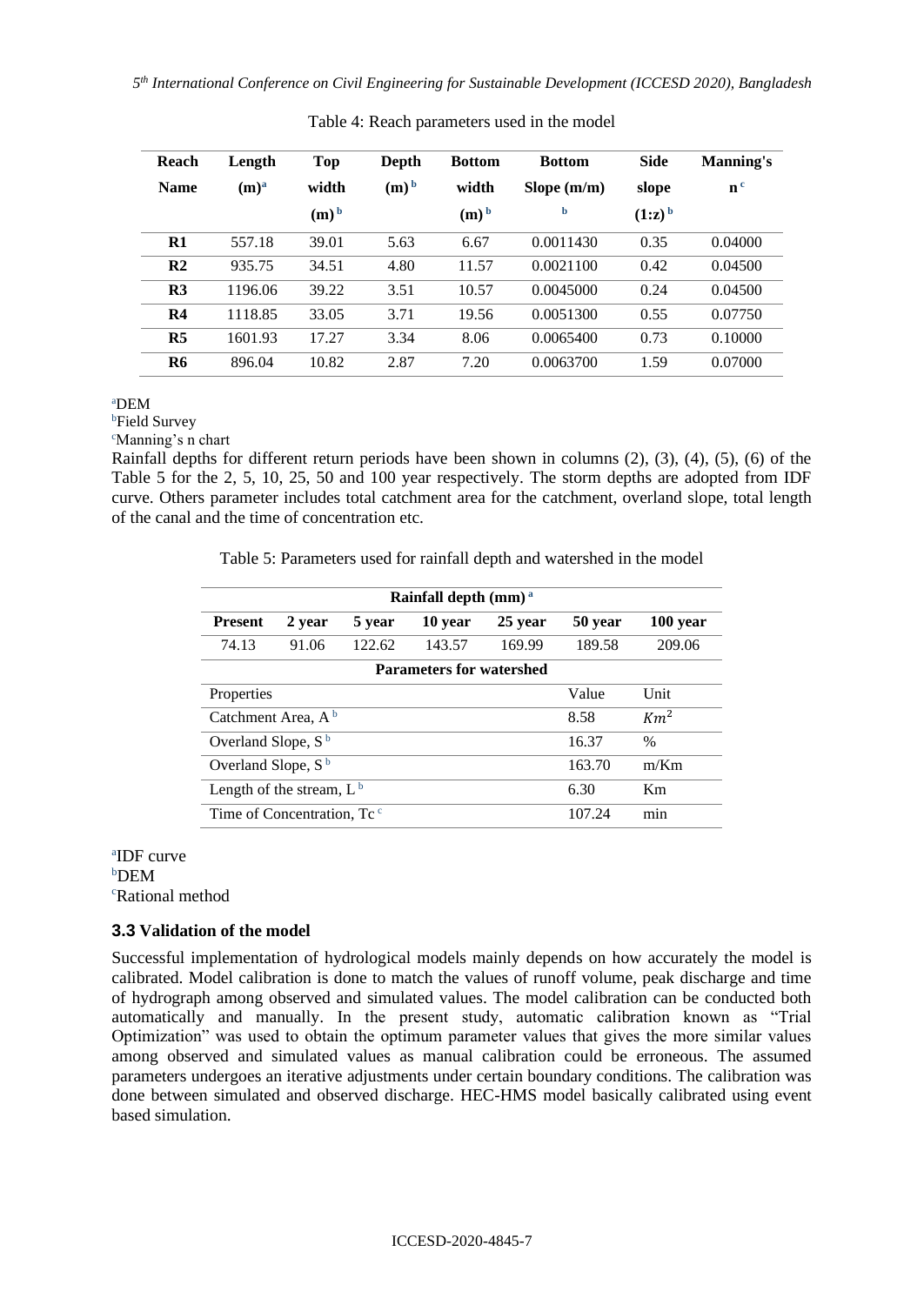

Figure 4: Observed and simulated discharge after calibration

A particular event (24 July, 2018) was selected for calibration of the HEC-HMS model parameters. The hydrograph generated from the model is compared with the observed direct runoff. Two important parameters Curve Number (CN) and manning's n were selected for calibration. Initial and corrected parameter values are show in Table 3. The corrected and calibrated values are considered for the further analysis and performance evaluation of the drainage system. The observed and simulated values were assessed using  $R^2$  indicator and the  $R^2$  value obtained after implementation of all calibrated values for this particular event is 0.9664 which indicates good accuracy of the calibration.

# **3.4 Performance evaluation based on present situation**

For the simplicity, all the performance evaluation was conducted considering metrological effect only. Tidal effect, metrological effect, backwater effect and inflow were not considered. The reasons behind this approach are not availability of sufficient data set, no future master plan for the study area, limitations of the HEC-HMS model, uncertainties etc. The capacity of the canal has been considered subtracting the average peak tide discharge from actual capacity. Hence the capacity for the canal with respect to metrological consider for further performance evaluation. The cross section considered for determination of the actual capacity is the average cross section of the whole canal. The discharge due to tidal effect have considered the average peak discharge available of the canal throughout the year. The result found that the actual capacity of the canal is 103.85  $m^3$ /sec whereas the average peak tidal height along with inflow has been found 3.75m and corresponding discharge due to tidal effect and inflow has been found 87.34  $m^3$ /sec. Hence the capacity with respect to metrological effect is only 16.51  $m^3$ /sec. Such kind of tidal effect cause frequent flooding in these area with limited rainfall.

# **3.4.1 Performance evaluation for different Curve Number (CN)**

Figure 5 illustrates the change of discharge with different CN number varying from 30 to 98 in different return periods. Basically Curve Number (CN) value is a hydrological parameter that used to predict the direct surface runoff. Considering water present in canal for tidal effect, the peak discharge would be within the capacity in present condition and also in 2 years return period for CN values up to 30, 40, 50 respectively but for further increased values of CN, it has found to exceed the carrying capacity limit of the canal. As with the increase of CN values, more direct surfaces runoff occurs and hence the discharge has been found higher for higher values of CN.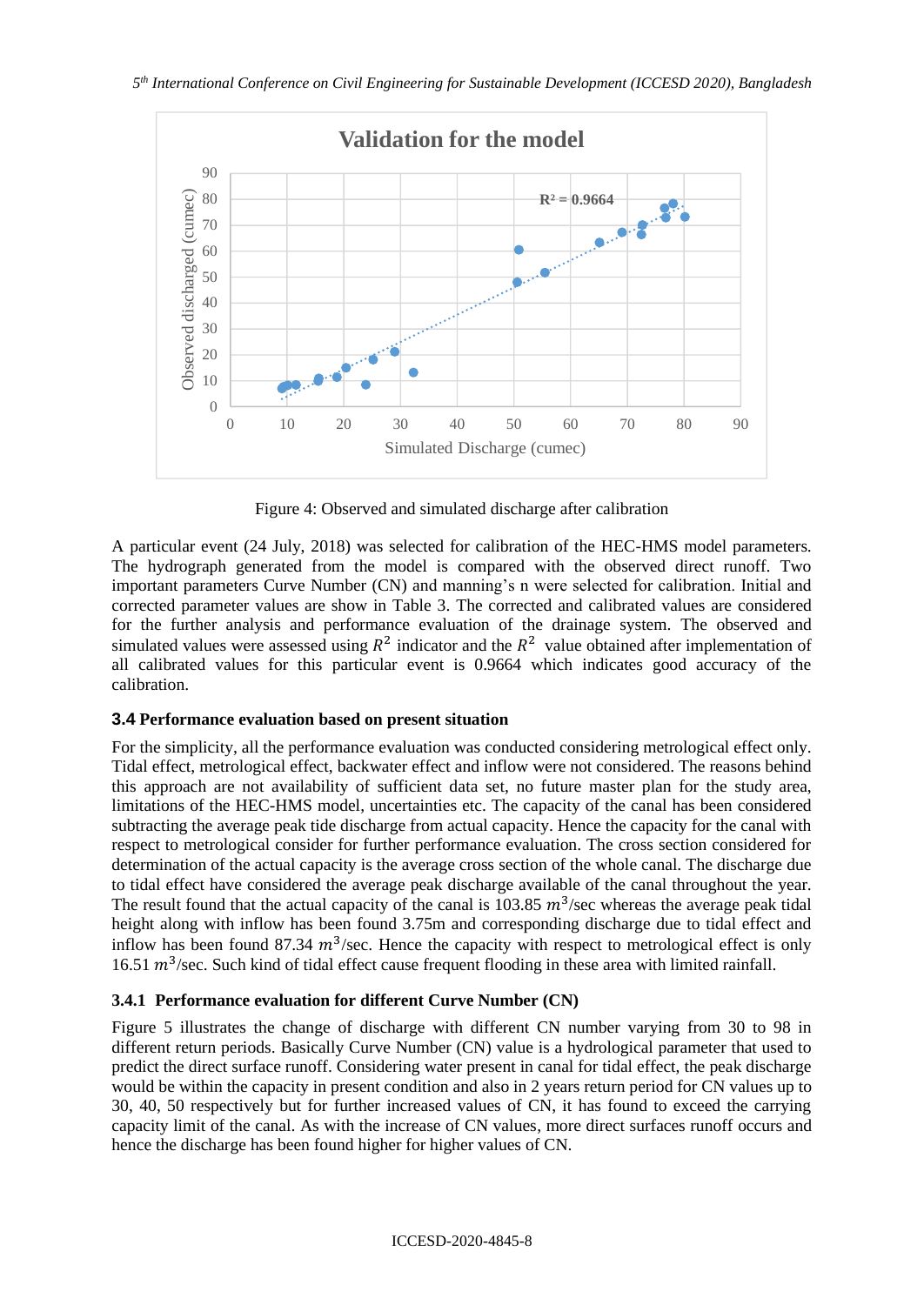

Figure 5: Variation of discharge with CN value in different return periods

The deviation changes at a constant rate in different return periods for a particular CN value. The average values found for 2 and 100 year return periods are 26  $m^3$ /sec and 50.5  $m^3$ /sec respectively with respect to different CN value. The result also shows that the deviation changes more rapidly up to CN value 70 and for further increase of CN value the deviation is almost same. The average discharge value found for CN value 30 and 90 are 20 26  $m^3$ /sec and 43.47 26  $m^3$ /sec respectively.

### **3.4.2 Performance evaluation for different Percentage impervious**

The following graph illustrates the change of discharge with different % impervious land varying from 30% to 98% in different return periods. Percent (%) impervious indicates the area which will contribute 100% surface runoff without any loss (i.e. infiltration, percolation etc.). The discharge increase linearly with the increase of the % impervious as shown in Figure 6. The more impervious areas increases, there will be more surface runoff and hence the discharge would be higher that's why the value increases with the increase of % impervious.



Figure 6: Variation of discharge with % impervious in different return periods

The study also found that average value of discharge for 2 year and 100 year return period have been found  $18.2m^3/sec$  and  $59.68m^3/sec$  respectively. The standard deviation found almost same for all return periods and the value is about 3.78. On the other hand, the average value changes from 33.34 to 43.37  $m^3$ /sec for the % impervious value of 30 and 98. The standard deviation value found almost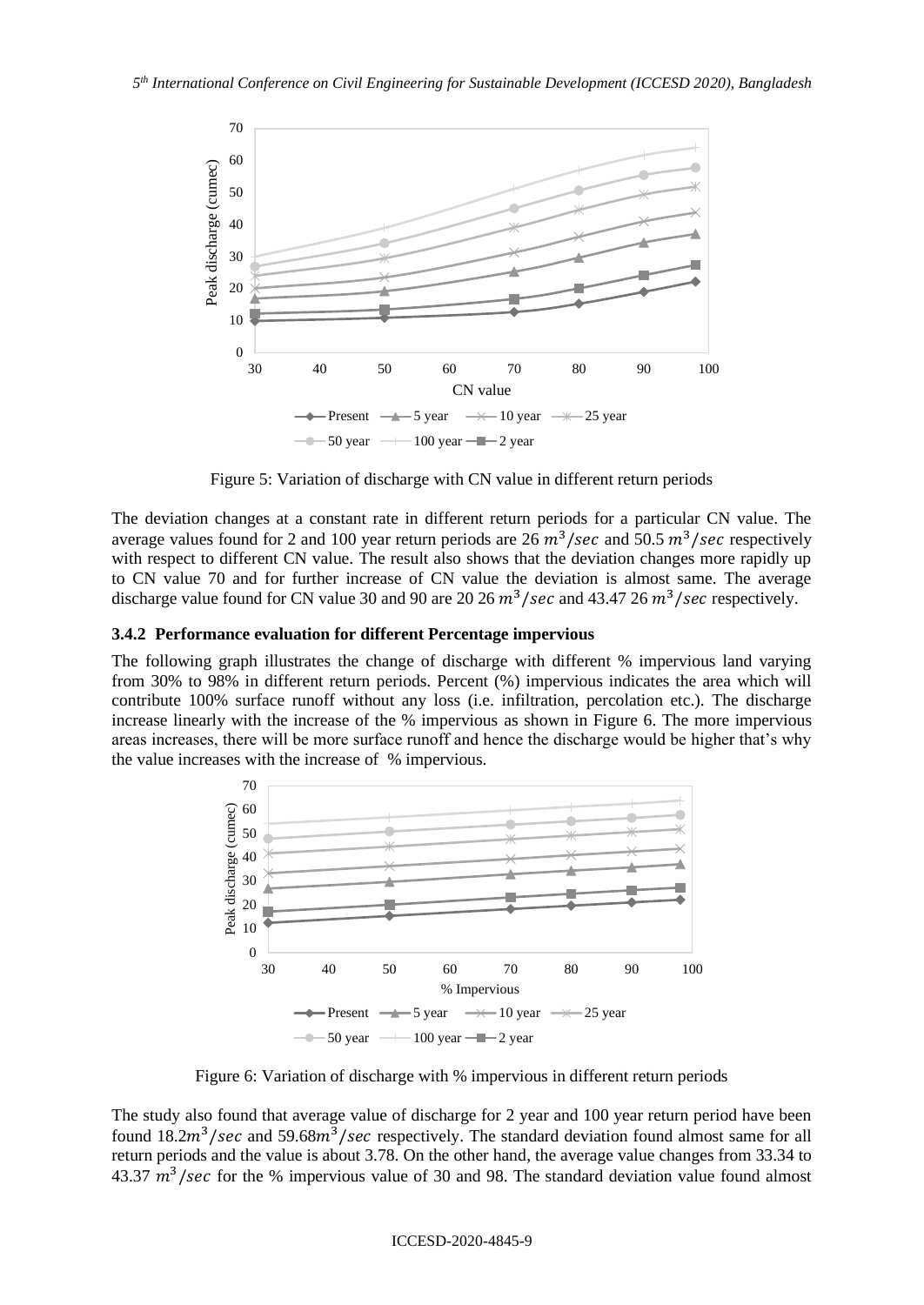same for different % impervious value and the value is about 15.48. The carrying capacity of the canal exceeds almost every values of % impervious for any return periods considering back flow from river.

### **3.4.3 Performance evaluation in different return periods**

The change of discharge with time has been found in the figure 7 for different return periods. For a day period, the maximum discharge has been found from 9am to 2pm. In present situation the maximum discharge value is about 15cumec which increase with the increase of return period and become 55cumec in 100years return period.



Figure 7: Variation of discharge in return periods.

## **4. CONCLUSIONS**

Rapid growth of urbanization and dense population has great effect on every sector of environment including increased percent impervious areas, surface runoff, decreased vegetation, open space, water quality, and also in physical, chemical and biological disturbance of the watershed of a drainage system. The major findings of this study are given below :

- 1. The build-up area has increased about 28.49% from the year 1988 to 2018 and lost its 28.12% of the vegetation and open areas. Therefore it can be easily predicted that the build-up areas will increase and reach to above 90% of the total area within short time span if no measures are taken and checked back to ensure sustainable urban planning.
- 2. Maximum discharge has been found from 9am to 2pm. In present situation the maximum discharge value is about 15cumec which increase with the increase of return period and become 55cumec in 100years return period.
- 3. The peak discharge found within the capacity in present condition and also in 2 years return period for CN values up to 30, 40, 50 respectively but for further increased values of CN, it has found to exceed the carrying capacity limit of the canal considering water present in canal for tidal effect.
- 4. The discharge increases linearly with the increase of the % impervious and the carrying capacity of the canal exceeds almost every values of % impervious for any return periods considering back flow from river.
- 5. Thus, few more improvement required of the next phase of this study incorporating quality of the discharged water and susceptibility of sustainable urban drainage system in Chattogram drainage basin.